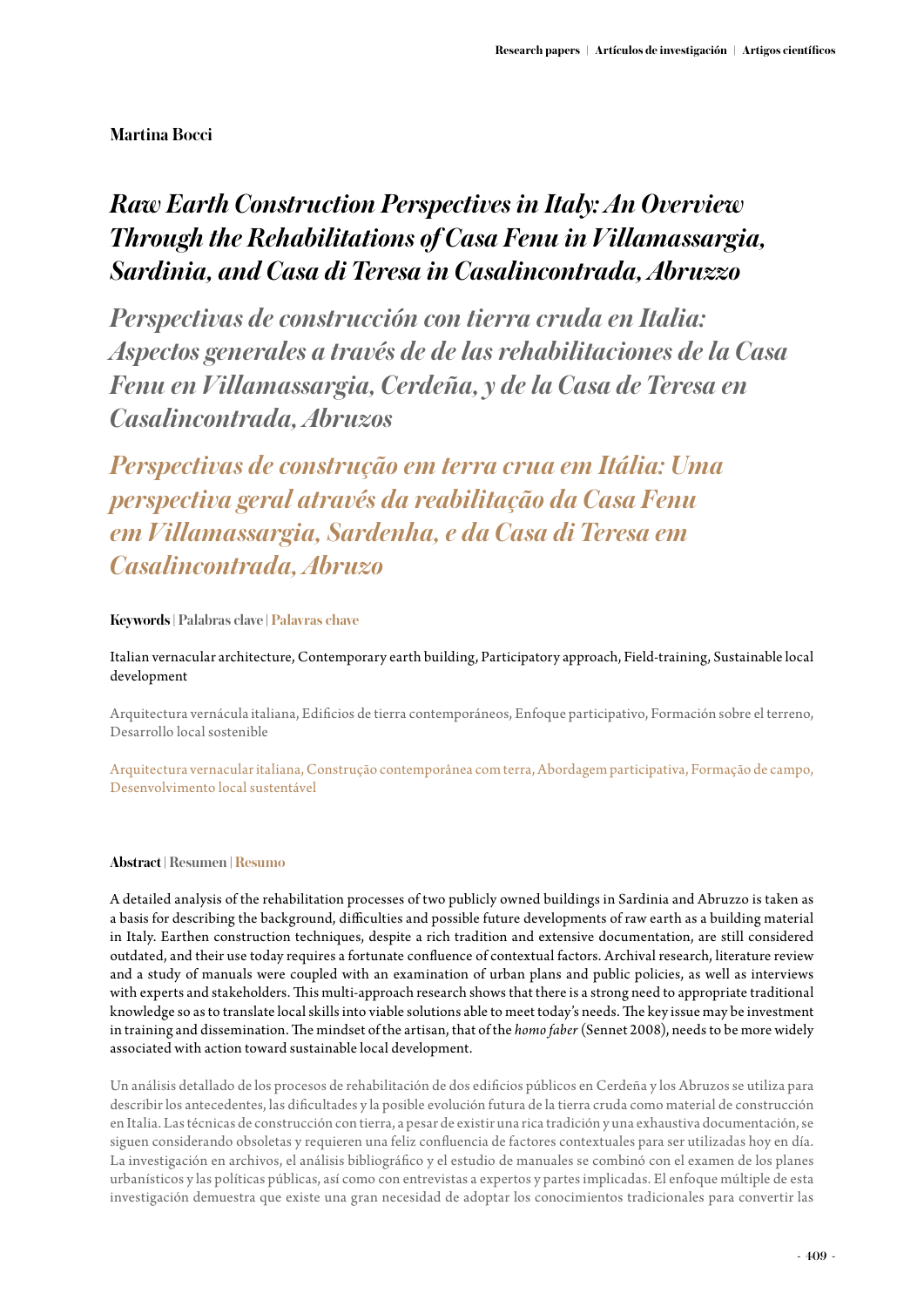habilidades locales en soluciones viables que puedan dar respuesta a los requisitos actuales. El problema principal puede ser la inversión en formación y divulgación. Debería haber más gente que asocie la mente de artesano, del "homo faber" (Sennet 2008), con la acción a favor del desarrollo local sostenible.

Uma análise detalhada dos processos de reabilitação de dois edifícios públicos na Sardenha e Abruzo é utilizada para descrever o contexto, dificuldades e possíveis desenvolvimentos futuros da terra crua como material de construção em Itália. As técnicas de construção com terra, apesar de serem uma tradição rica e extensamente documentada, ainda são consideradas ultrapassadas e requerem uma confluência privilegiada de factores contextuais para serem utilizadas hoje em dia. A investigação de arquivos, a revisão bibliográfica e o estudo de manuais foram associados ao exame de planos urbanos e políticas públicas, assim como entrevistas com peritos e investidores. Esta investigação multiabordagem mostra que existe uma forte necessidade de apropriação dos conhecimentos tradicionais, de forma a traduzir as competências locais em soluções viáveis que possam satisfazer as necessidades actuais. A questão chave pode ser o investimento em formação e divulgação. São necessárias mais pessoas que associem a mente de artesão, do "homo faber" (Sennet 2008), à acção para o desenvolvimento local sustentável.

#### **Introduction**

The use of raw earth has received strong support in recent years, gaining relevance on the international scene. But regulatory difficulties, limited trust, a lack of specialized skills among designers and builders, and limited availability of approved materials still generate reticence to the pursuit of projects for the recovery of earthen structures or for new construction, with sociocultural consequences for the communities that inhabit and own them. This situation can lead to opposite albeit complementary phenomena of abandonment and gentrification.

This article sets out from an analysis of successful recovery stories concerning two earthen buildings in Italy: Casa Fenu  $(2005-2008)$ , a large complex  $(1,110 \text{ m}^2 \text{ of covered})$ project area) in the historic center of Villamassargia, Sardinia, and Casa di Teresa (2008-2015), a small house  $(58 \text{ m}^2)$  in Casalincontrada, Abruzzo. The former was restored by a contractor and the latter by an extensive worksite/workshop. The two case studies were chosen as representative of the resurgence of the use of earth in Italy, enriched over the years by numerous initiatives from regions, municipalities, and individuals. They reflect a determination to set good examples and to promote knowledge and awareness, along with the commitment of communities to preserving their earthen heritage and the associated traditional building techniques.

Primary and secondary data were combined with an integral approach, considering the restorations as interconnected,

not just in their technical and material aspects but also in their social and intangible value.

Our paper starts with a review of raw-earth construction in Sardinia and Abruzzo. An analysis of the recovery of the two buildings follows. Our discussion critically examines the social, historical, spatial and legislative contexts for the stakeholders and their interactions, the role of the local communities, and also the subsequent impacts on those communities, focusing on the positive local effects of these restorations. Our conclusion reflects on the current situation in the rehabilitation of earthen architecture in Italy.

#### **Raw earth, a perspective from Sardinia and Abruzzo**

The use of raw earth in Sardinia dates back to the Nuragic period, i.e. 800-500 B.C., and persisted through the ages, with particular growth during the Spanish period and the rise of a "raw brick culture" in the early 20th century (Bertagnin 1999: 251). Earthen construction techniques are found in both urban and rural areas in the island's southern plains. They concern almost all building types, most of which revolve around a courtyard (Garau 2004: 187). In response to economic needs, the prevalent technique was that of unfired brick, locally called *ladiri* (derived from the Latin *later*, *-is*, meaning "brick"). With a widely available raw material, the *maist'e muru* (master masons) would make bricks by hand during fallow periods in the agricultural cycle, when a workforce was available and the fields could be used to let the bricks dry in the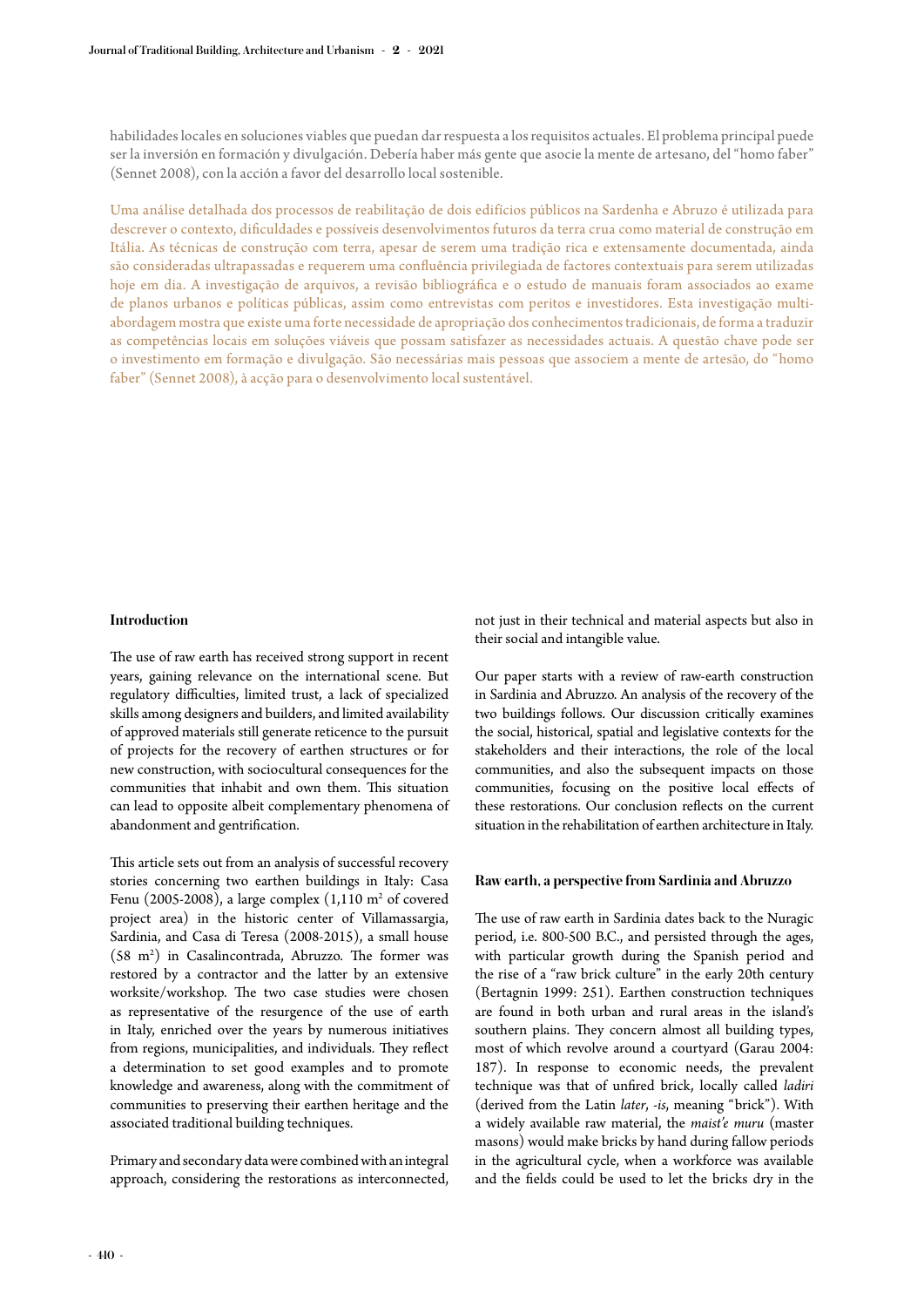sun. Traditionally they used *arrabbiaticcio*, soil compacted through agricultural overuse but which was optimal for construction. It was not until the early 20th century that proper workshops producing unfired bricks began to spread, standardizing the process and materials. Their products mainly targeted urban markets.

In Abruzzo, the spread of earthen houses, known as *case a terra* or a *massùne* or *pinciaie*, coincided with the re-appropriation of the countryside by farmers on the abolition of feudalism in the 19th century (Conti 2004: 24). But the growth of housing demand was not matched by an increase in production, which made the use of earth for self-building the only available option, "a parsimonious way of understanding living, (…) a building logic reduced to the essential" in the words of Gianfranco Conti (Albanesi 2012).

Constructing buildings was a cooperative act for peasant families: a kind of "time bank" was set up, with mutual exchange of labor. Mud and water were mixed using animal power while women were responsible for making the *massoni,* loaf-like blocks of earth and straw. After a night of curing, these blocks were laid side by side and at a 45° angle (appearing as a herringbone pattern in façades) in rings so as to form a monolithic structure that works by compression, and then cut with a shovel.

The geographer Osvaldo Baldacci described this as "a spontaneous product of nature and intelligence, expressing a relationship that was elementary but not primitive" (Baldacci 1958). Earthen houses were built mainly in isolated rural areas, on ridges and hilltops.

After the Second World War, with the abandonment of the countryside, urbanization and suburbanization, and the economic boom, the earthen construction sector went into crisis in both regions. New buildings were inserted into the traditional fabric of towns without planning, disregarding both traditional designs and materials. Earth as a material was increasingly associated with poverty, difficult living conditions and backwardness, and was deemed incapable of denoting affluence (Conti 2004: 36). The abandonment of local construction techniques and traditional buildings led to the abandonment of traditional crafts, with the loss of about 50% of the earthen heritage in Sardinia and 88% in Abruzzo<sup>1</sup> within a few decades (Garau 2004: 190-191).

In the late 20th century, an increasing need arose for a systematic and urgent recovery of earthen heritage to help strengthen the identity of rural areas, linked to the knowledge handed down by older inhabitants and builders. Among the public initiatives that have marked the resurgence of raw earth in Sardinia and Abruzzo are respectively the rehabilitation of the Casa Fenu complex in Villamassargia (Fig. 1) by Ignazio Garau<sup>2</sup> (1949-2018), and that of Casa di Teresa in Casalincontrada (Fig. 2) by Gianfranco Conti.3

The two buildings have been turned into an eco-museum and an information and exhibition space respectively. The interventions were carried out with the aim of providing tangible examples of good practice to start bottom-up regeneration processes.

Figure1: Historic centre of the medieval town of Villamassargia, in which 79% of the buildings are in *ladiri*. The Casa Fenu complex is marked in red. Figure 2: Earth houses tour in and around Casalincontrada. The Casa di Teresa is marked in red (CEDTerra)

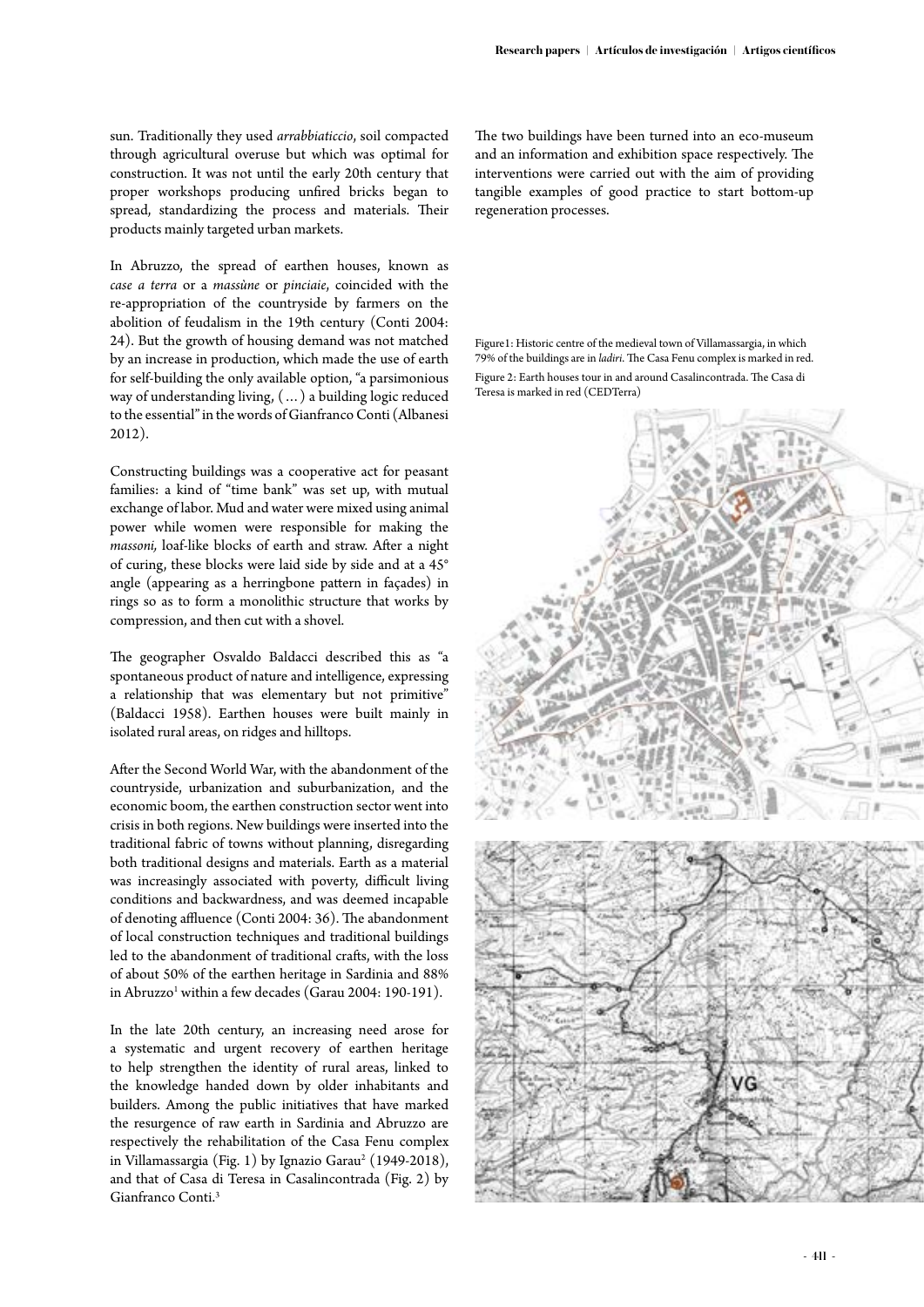## **Research methodology**

Our research was carried out between 2017 and 2021, as part of a broader investigation of case studies on European earthen buildings. In order to cover both new building and renovation, as well as different construction techniques and countries, 30 professionals were chosen according to their social and technical approach. On the basis of their availability and an analysis of the documentation they submitted, seven were selected: professionals with sound building know-how who use earth not only occasionally but place it at the center of their work, and who help to enhance its value and propagate its proper use. Among them were the architects Ignazio Garau and Gianfranco Conti.

The choice of buildings to be analyzed was the result of a joint appraisal. Consideration was given to architectural qualities and the ways in which techniques were used, and also to the buildings' functions and clients, with preference given to public or communal uses.

Our research methodology centered on face-to-face encounters, personal knowledge, experimentation and hands-on experience. Primary data were obtained from unstructured interviews, informal conversations with inhabitants, on-site observation and interviews with the main stakeholders in the projects, including public servants and advocates of raw-earth construction.

Further data were drawn from architects' archives (including site photographs, project drawings, technical reports and bills of quantities) (Conti 2008; Garau 2003), and from reviewing the literature, such as traditional construction manuals.

The projects were described in detail, with a previously unavailable in-depth analysis of earthen techniques (Bocci 2018). Project drawings were updated to describe the asbuilt situation.

### **Casa Fenu**

Originally at the heart of a large farm of about 250 hectares, the family-owned Casa Fenu complex combines a dwelling with the functional needs of rural husbandry, with a sequence of three mixed-use courtyards connected by arched portals of fired brick (Fig. 3).

The entrance courtyard (I) is accessible through a covered hallway and represents the old residential core of the complex, with a "cellular house on the road with a courtyard behind and a plot of extended depth" (Sanna and Atzeni 2009: 27) – and its later extensions.

The ox yard (II) was the center of the complex, with a portico for sheltering animals and storing materials (Fig. 4).





Figure 3: Outer walls of the oxen courtyard (II) in 2005 (Ignazio Garau) Figure 4: The arch between courts I and II in 2005 (Ignazio Garau)

The smaller courtyard (III) was used for storage and originally gave access to animals and foodstuffs through a portal opening onto the road beyond the buildings that now surround it.

The stone and unfired-brick dwelling (A), dating from 1850, originally had one story. The main entrance leads directly into the rooms of the house, mediating between the courtyard and the street according to a recurring sequence of "street/house/courtyard/annexes" (Sanna and Atzeni 2009: 39) Toward the courtyard was a loggia as a filter space – an essential component for bioclimatic regulation (Garau 2004: 188). As usual in Sardinia, openings are small, partly to keep out heat.

In the early 20th century the complex underwent a major renovation. The main building was modified on urban models. The result was a hybridization with the *palattu*  type: a stately house with symmetrical, regular-sized openings in the façade in a classical style, and a central accessway (Garau 2004: 188). The use of plaster and the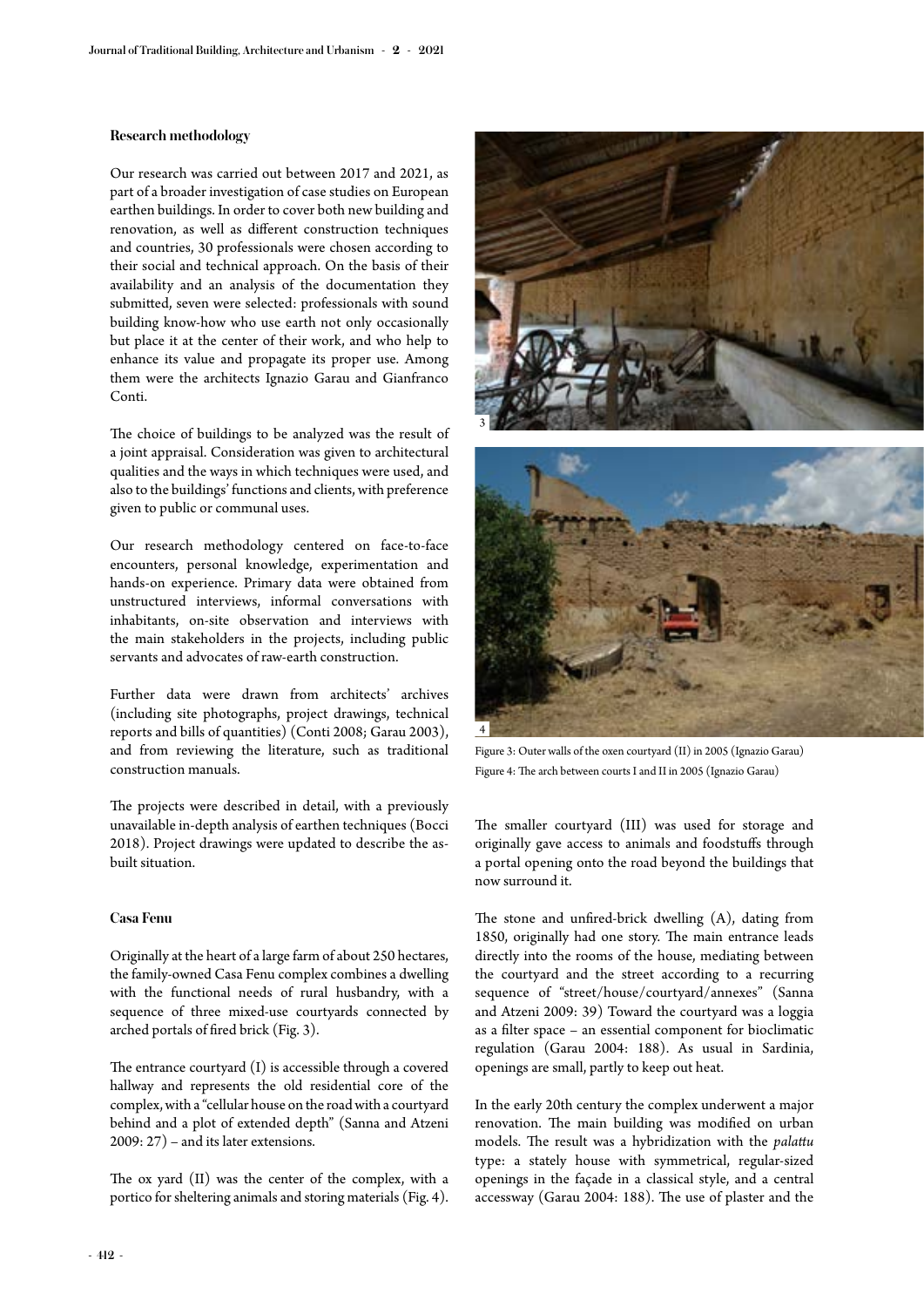incorporation of iron, fired-brick, and reinforced concrete elements also date from this period (Bertagnin 1999: 253). A bomb shelter was added in 1942. The latest changes were made after the war, with a further extension of courtyard I and the replacement of some of the wooden flooring.

The expropriation of the farm's land in 1952 led to the decline of the complex, which was abandoned in the late 1960s. After forty years without maintenance, the roofs were falling apart, with a generalized spread of damp. Leaks and runoff had eroded the bricks and mortar and caused swelling, cracks, and detachment of the plaster layer.

After detailed surveys, in 1999 the complex was acquired by the municipality of Villamassargia for rehabilitation. The project envisaged the creation of a venue for "sustainable tourism" as well as for local people, with exhibitions of handicrafts from the Cixerri area, cultural workshops, and training facilities.

Faithful to the Sardinian tradition of hybridization with new technologies (Garau 2004: 194), the architect Ignazio Garau resisted the preconceived idea of "authenticity" in historic centers (which usually means copying traditional forms and techniques) in favor of evolution. As

recommended by Vitruvius, Garau attempted to show that there can be a fruitful continuity between old craftsmen and modern builders, and that traditional materials can help reconnect with the "materiality of doing" (Achenza 2009; Garau 2005; Sennett 2008).

In his design Garau emphasized both the disorientation caused by the intricate sequence of courtyards and their multiple prospects, with no one perspective prevailing – aspects inherent to Sardinian tradition. He also took the liberty to introduce variations and even to somewhat modify the layout of the complex, enhancing the usability of its spaces. Restoration work was made legible through the use of modern techniques and materials (Achenza 2009).

The restoration was based on different approaches in each part of the complex (Figs. 5 and 6); raw earth was used even in partially or completely rebuilt parts.

An integral, philological restoration of the house was made in courtyard I, based on traditional materials and construction techniques. Diagnostic investigations were carried out after removing plaster and renders. To reestablish structural integrity, steel ties were installed



Figure 5: Demolition and reconstruction plan. The demolition is marked in yellow and the new construction in red

Figure 6: Project plan, ground floor.

Courtyard I: A) exhibition rooms and tourist agency; B) storerooms; C) tasting rooms; D) Villa Fenu; 1) portal and entrance hall to the courtyard; 2) main entrance; 3) connection to Villa Fenu.

Courtyard II: E1) cafeteria and E2) kitchens; F) exhibition area. Courtyard III: G) workshop and laboratories; H) conference room. Red: *ladiri* masonry; black: concrete; dark grey: stone masonry; grey: fired bricks and hollow bricks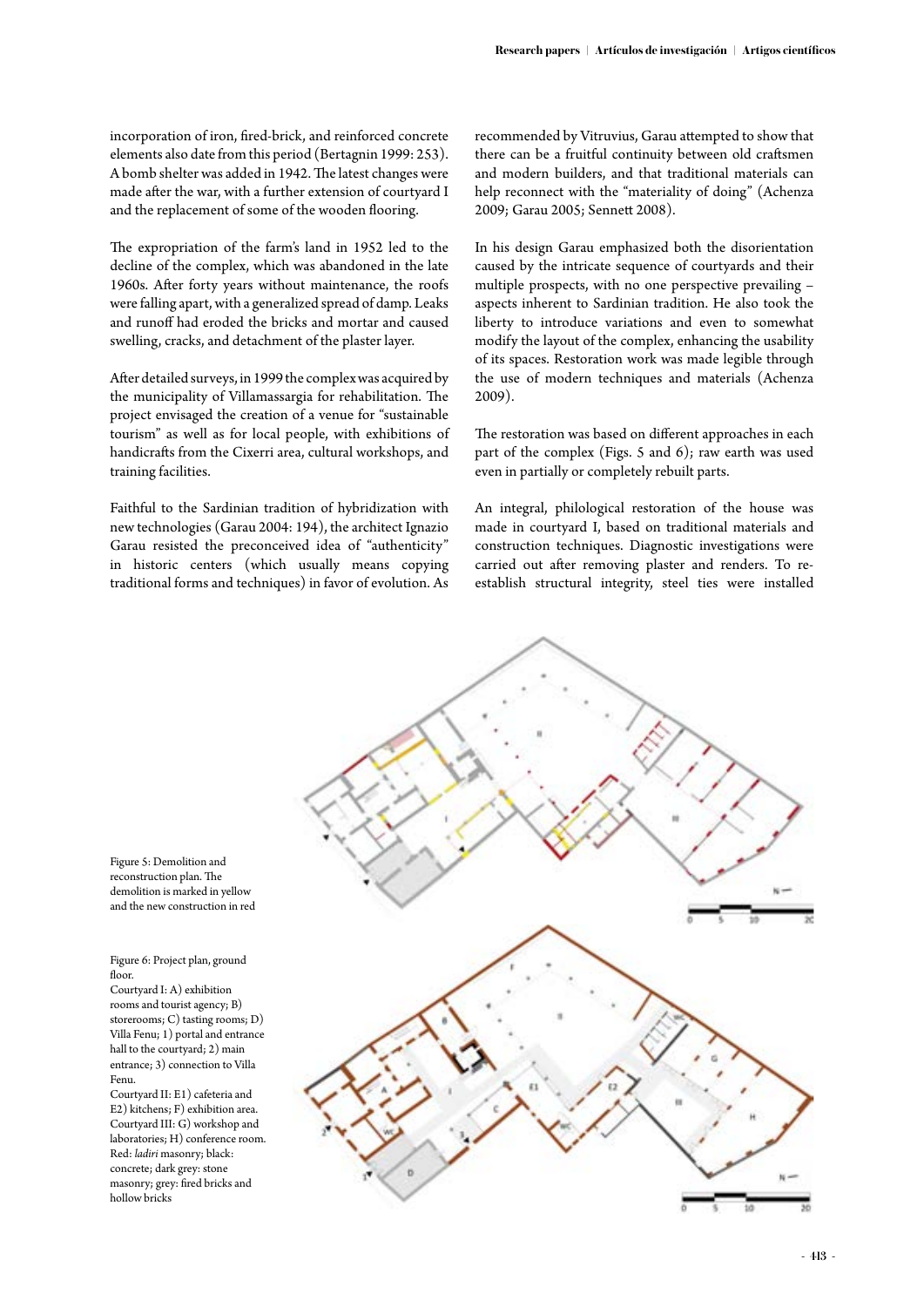between opposite walls. Damaged wall portions were demolished and rebuilt with new *ladiri* (Fig. 7) measuring 10x20x40 cm, made by hand with a mix of earth and fibers and laid on an earth, lime, and sand mortar bed. Minimum requirements for *ladiri* were established, such as dimensional stability and compressive strength. Deteriorated masonry surfaces were restored by removing loose parts, reinforcing with wooden sticks or filling with brick flakes and a mixed mortar of natural hydraulic lime, slaked lime, and sand, as well as by applying a mixture of earth and natural fibers in thin layers. The most delicate parts, such as plinths, cornerstones, doorposts, jambs, lintels, and roof-beam bearings, were strengthened with fired bricks (Fig. 8).

The portico and the buildings around courtyard II were reconstructed, with the addition of further buildings for equipment rooms and toilets.

Given their advanced state of decay, the remaining structures around courtyard III were demolished and reconstructed using *ladiri*. Fourteen arches (spanning about 2.5 m) in four parallel walls were built with unfired bricks (Fig. 9). Fired bricks were also used at certain points to counteract the thrust and to support the roof trusses (Fig. 10)

A plaster made of earth, sand, and lime, plus natural fibers such as hay and straw, was applied on all walls. This was rendered with slaked lime and sand and finished with a smooth coat of long-aged slaked lime. The interior walls were limewashed, with color from natural earth pigments. The exterior walls were finished with two coats of a breathable, weather-resistant mixture of slaked lime, mineral additives, natural earths and oxides (Fig. 11).

The restored and new buildings were given reinforced concrete foundations and borders, external drainage, and crawl spaces, along with reinforced concrete screeds under the *cocciopesto* (made with crushed brick and aerial lime mortar), ceramic stoneware, and fired-brick floor tiles. Most of the intermediate floors of the buildings by courtyard I, built in 1947 with iron girders and hollow clay blocks or reinforced slabs, were rebuilt using solid fir beams.

The roof structure was rebuilt with solid fir beams in the original configuration, while in the buildings by courtyard III the trusses were formed with laminated glulam beams. The roofing combines industrial and natural materials (Fig. 12). In the outdoor areas, the cobblestones were taken up and reused (Fig. 13). Irregular slabs of Serrenti trachyte were laid dry on the main paths.

The timeframe for the works increased due to the contractor being replaced and a further survey being drawn up. The new contractor also took charge of *ladiri* production. The restoration work was completed in 2008 and Casa Fenu was inaugurated in 2009 (Figs. 14-16). The







Figure 7: In the reconstruction work of building B, the reuse of original *ladiri* in good condition was frequent. The earth derived from the demolition, heterogeneous and with spurious materials, was not reused within the construction site, but was instead reused to fill the land where the earth used for the new bricks was extracted from. (Ignazio Garau) Figure 8: The openings were consolidated: reveals and lintels were installed, sometimes with a new element on the inner side, or fired brick platbands, replacing the eroded or fractured bricks (Ignazio Garau) Figure 9: Laying of *ladiri* in the construction of the portion of the wall between two arches (Ignazio Garau)

Figure 10: View through the arches of courtyard III (Ignazio Garau)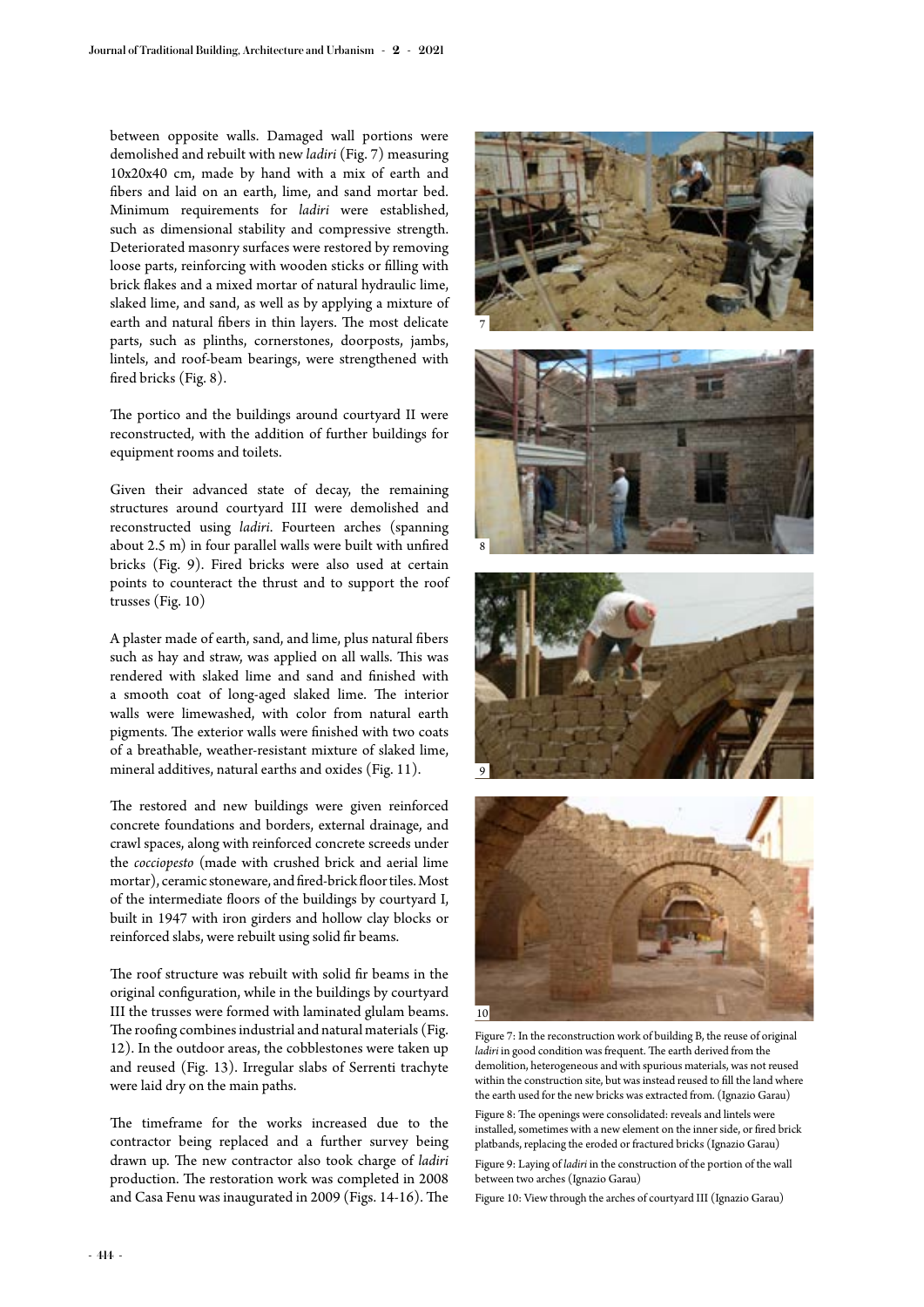

Figure 11: The colour of the main façade was chosen to match the shades found in other buildings in Via Santa Maria (Ignazio Garau) Figure 12: Various stages in the construction of roofs: reed mats above the battens, non-woven fabric and EPS foam panels with a bituminous sheathing, curved tiles laid on lime mortar (Ignazio Garau)

Figure 13: The laying surface of the pavement was adjusted to ensure adequate slopes for water drainage, and a subflooring of stones, gravel, sand and cement was laid before the replacement of the cobblestones (Ignazio Garau)

Figure 14: Courtyard I as seen from the entrance hall (1): on the left the staircase leading to building B, on the right building C made of fired bricks on the second floor, while glass curtain walls enclose the rooms on the ground floor (Ignazio Garau)

Figure 15: The oxen courtyard (II) seen from under the loggia (F) towards the cafeteria (E1) and kitchens (E2) (A. Guarino) Figure 16: Conference room in courtyard III (H) (A. Guarino)

total cost of the intervention was  $\epsilon$ 915,870 ( $\epsilon$ 545.50/m<sup>2</sup>), i.e. very low.<sup>4</sup>

Despite the training of three young people to manage the eco-museum and the undertaking that the municipality

would support the start-up of the complex, the building has never been fully used for its intended purpose. After some roof improvements in 2019 and a restoration of the façade in 2020, part of it has been made over to a nursing association.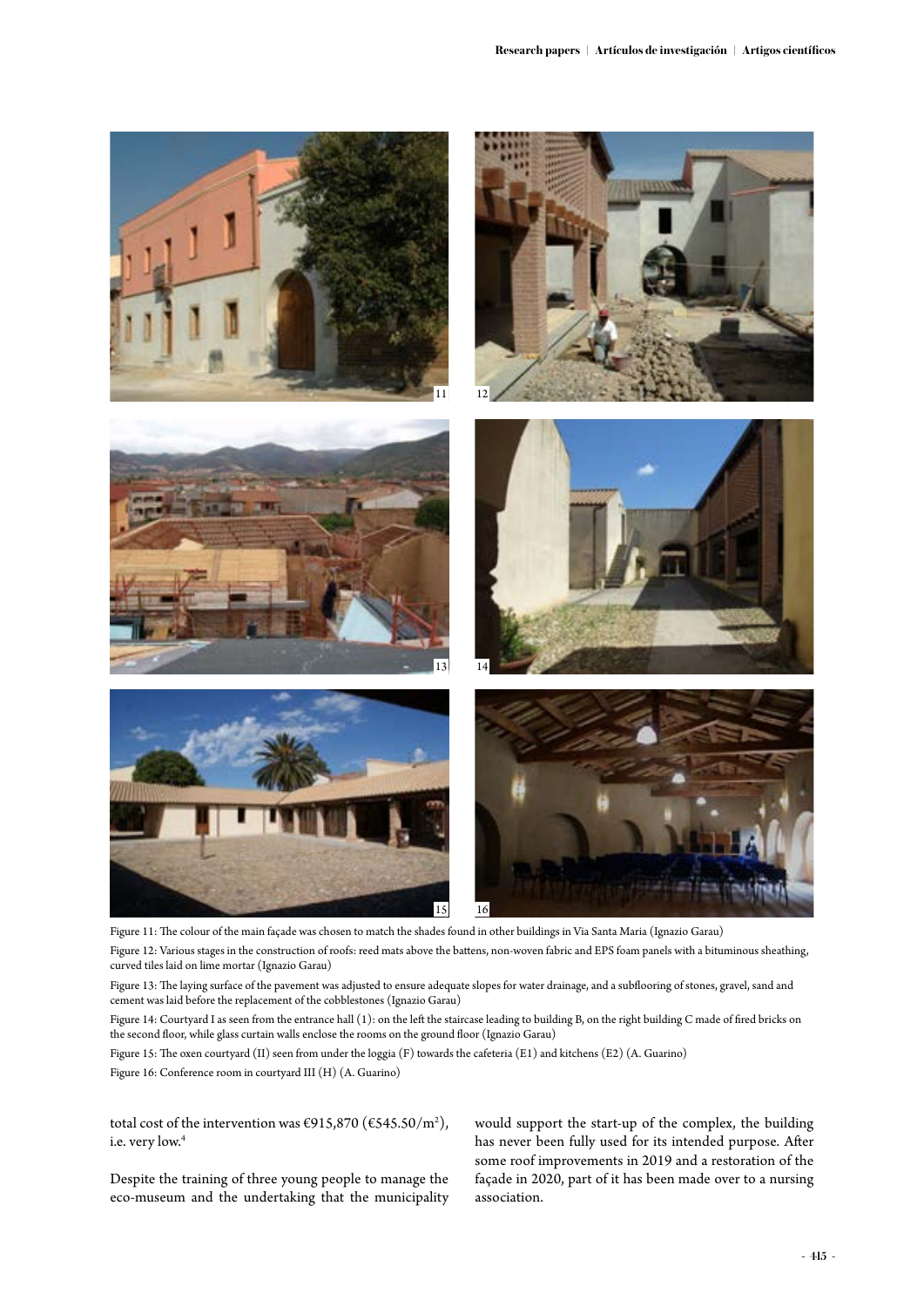## **Casa di Teresa**

Named after its last owner, this building has two parts: the original west block from before 1950, and a block to the east added in 1955-1956 as the resident family increased (Fig. 17). In contrast to the tradition of building structurally independent modules, the C-shaped extension had just three walls not actually connected to the pre-existing outer walls. This was probably to speed up construction and to reduce the amount of earth needed, and also due to a lack of structural knowledge.

The house is attributable to the "Italic" type (Conti 2004: 30), with the dwelling over the rooms linked to farm work: the bedrooms on the first floor were connected to each other and reached via a brick staircase and a ladder; the kitchen and the stable on the ground floor had independent accesses and imparted warmth to the rest of building. Toilets and fittings were absent. In recent times a concreteblock store with asbestos roofing had been added.

The *massoni* walls, built in direct contact with the ground and lacking proper foundations, are 80-85 cm thick at the base and 60-65 cm at the top. They were left exposed, except for the west bedroom, which was plastered and painted. The openings are small, to limit heat loss, surrounded by a margin of white plaster to reflect light into the interior.

In the intermediate floors, timber beams supported rough brick tiles. Downstairs the floors were of beaten earth, with brick flooring only in the kitchen. The double-pitched roof was insulated with a layer of earth and straw, covered with ceramic tiles.

Before the restoration, the building retained most of its original elements, but due to its abandonment and lack of maintenance since 1967, the incorrect dimensioning and anchoring of the walls, the absence of protective render, and the partial collapse of the roof, it was progressively deteriorating. The chimney had been seriously damaged by a fire and heavy-vehicle traffic. Unsound materials had been

Figure 17: La Casa di Teresa before the intervention, view of the southeast elevation. (CEDTerra)



used to restore part of the walls, and weeds were growing at their base.

Casa di Teresa was purchased in 2008 by the municipality of Casalincontrada so as to save it from dereliction. Its location made it a perfect spot for a continuous, participatory rawearth workshop, set up on a self-build basis and open to experimentation: "In order to conceive the recovery of an earthen house, we must enter into the perspective of experimentation, of operating freely" (Conti 2016). From 2008 to 2015, workshops and events were organized in conjunction with the annual "Festa della Terra" (Earth Festival)<sup>5</sup>, involving the local population together with experts, associations, artists, companies, universities, and building schools. More than 200 people took part (Fig. 18). The aim of the activities was to translate theory into experimental practice, interpreting knowledge derived from tradition and applying it to a restoration project.

Casa di Teresa has been given new functions, respecting the original character of the building and with "intelligent additions" (Conti 2008).

In order to ensure public use, an independent structure of perforated brick was built to accommodate toilets, the external staircase was rebuilt and an internal one was added, and electrical and heating systems, powered by photovoltaic cells, were installed. The outer area was reorganized and partly paved with bricks (Fig. 19).

The rehabilitation involved the use of earth, straw, wood, and fired brick, in accordance with traditional local techniques (Fig. 20).

Figure 18: "La finestrella", group photo from the September 2013 workshop. Architect Gianfranco Conti and Stefania Giardinelli in the centre (M. S. Bianco)

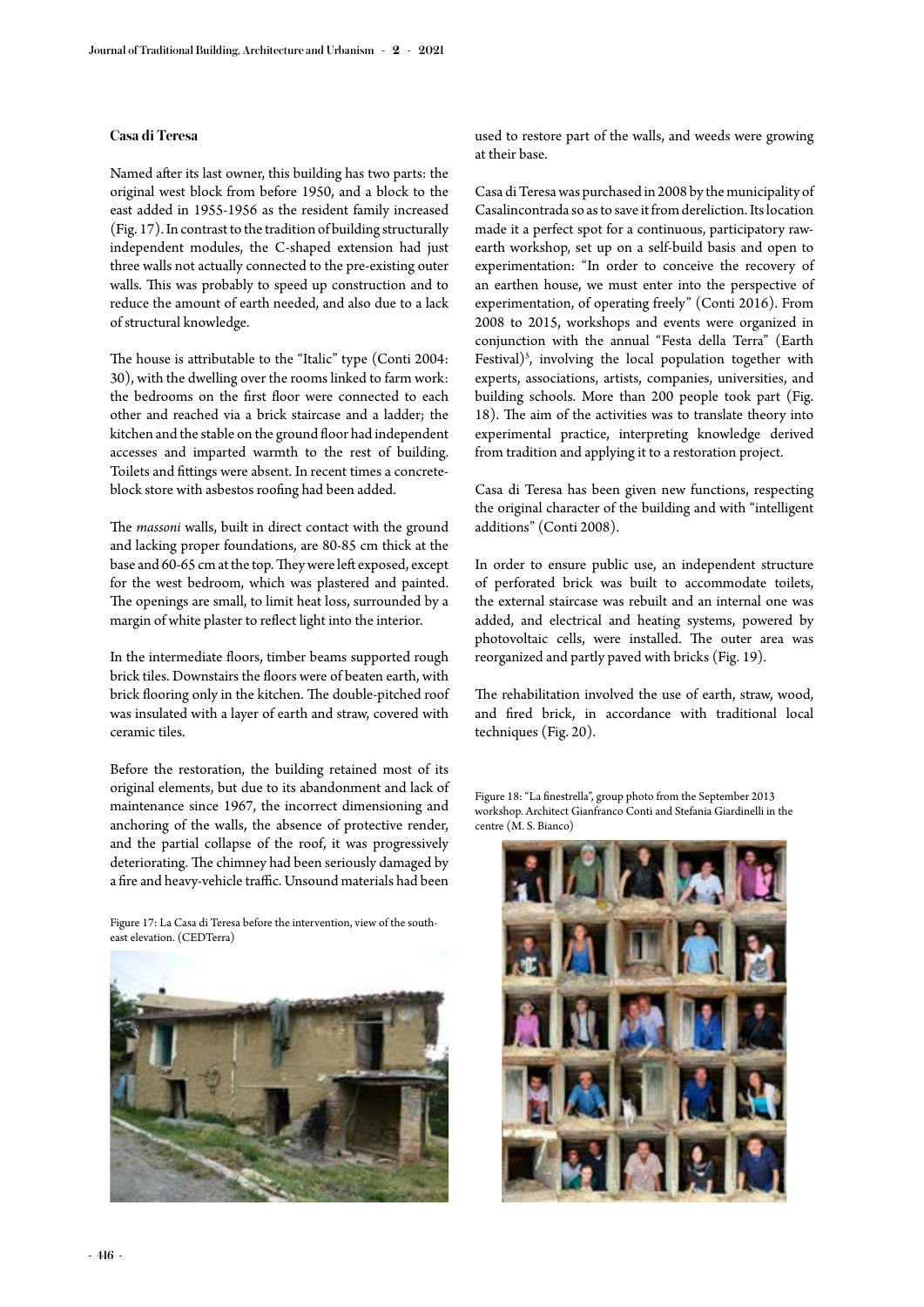

The inner surfaces of the walls were in good condition but loose parts had to be removed from the outer walls (Fig. 21). Cracks and gaps were consolidated and new *massoni* were laid, made from a mixture of earth, sand, water, straw, and pure gypsum. For every 5 kg of mud mixed with straw, one 20x12 cm loaf-like brick was obtained. The bricks were left to cure overnight wrapped in straw and then laid (Figs. 22 and 23). A structural framework of twigs facilitated bonding with the existing masonry. The connection between the west and east blocks and the repair of the damaged chimney were executed using wooden frames filled with the *massoni* mixture, with wooden formwork. A wood bar was used to level the surface. Two tie-rods were fitted along the long side of the house.

The walls were entirely plastered, except in the west room, with a mixture of earth, sand, and straw; in the kitchen a lime plaster was applied. The window margins were repainted white using the lime in plaster residue from a selfbuilt lime kiln, subsequently covered with *cocciopesto* and converted into a baking oven.

A drain was dug around the perimeter and crawl spaces were made by digging 30 cm under the floors. A bakedbrick wall was erected along the façade bottom and the space in between was filled with the *massoni* mixture. The north and east corners were reinforced with buttresses.

The intermediate floors were rebuilt, maintaining the original position of the beams in the east room and rotating them in the west room so as to tie the walls together and to

Figure 19: Project plan of the ground floor (below) and first floor (above) of Teresa's House. In red are indicated the walls in *massone*

Figure 20: West section (left) and east section (right): following an approach open to experimentation, different solutions were adopted in the construction of the ring beams and the covering of the roof. In red the *massoni* walls, in light red the raw earth bricks

Figure 21: Removal of plaster in the west first floor room (CEDTerra) Figure 22: *Massoni* production cycle: reuse of earth, recycled from demolished parts and other collapsed buildings, making loaves and curing (CEDTerra)

Figure 23: Laying of *massoni* by workshop participants: they can be thrown with force, to allow the release of excess water, or laid on beds of dry straw and pressed to adhere and penetrate each pore (CEDTerra)



 $20$ 



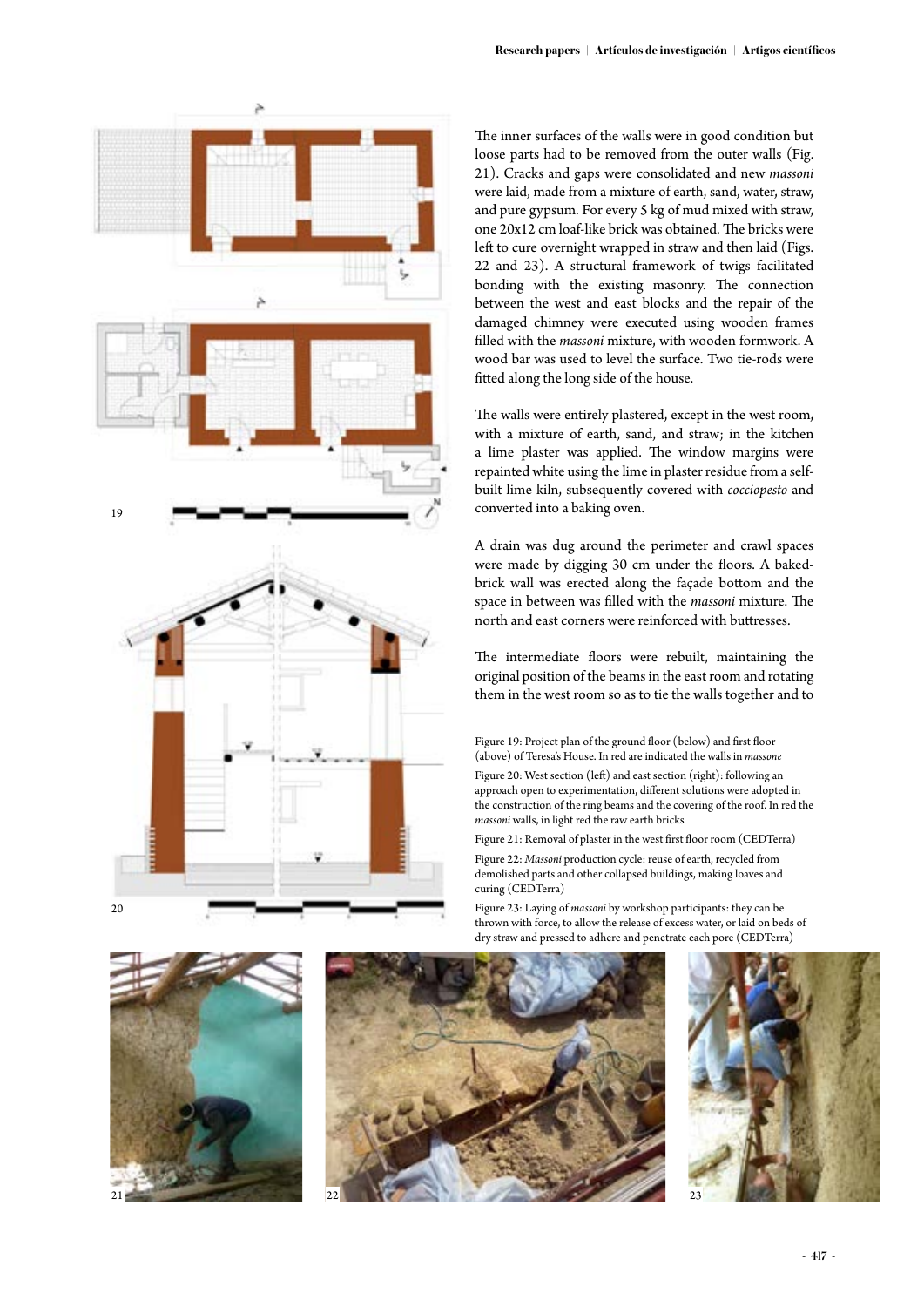

better distribute the loads (Fig. 24). Joists placed above the beams support the brick flooring.

Ring beams at the top of the walls distribute the loads of three trusses supporting the main beams and rafters. On the east half of the roof, laths covered with 10 cm of straw and earth were laid, and on the west half, wooden boards waterproofed with a membrane (Fig. 26). A layer of pressed

Figure 26: Casa di Teresa from the exterior

Figure 27: New internal staircase in the west portion. The tie-rod added during the renovation runs along the wall

Figure 28: *Massoni* walls left without plaster on first floor to the west



 $\overline{27}$ 

Figure 24: Laying the new beams in the west room (CEDTerra) Figure 25: Laying of the laths made during the 2015 workshop (CEDTerra)

straw helps reduce heat loss. An OSB panel over the pressed straw supports the roof tiles.

The total cost of the intervention was  $£116,220$   $(E1,555/$ m2 ), financed by regional funds. The waiting time for funding and the workshop construction method increased the duration of the work, which took place intermittently from 2008 to 2015 (Figs. 26-28).

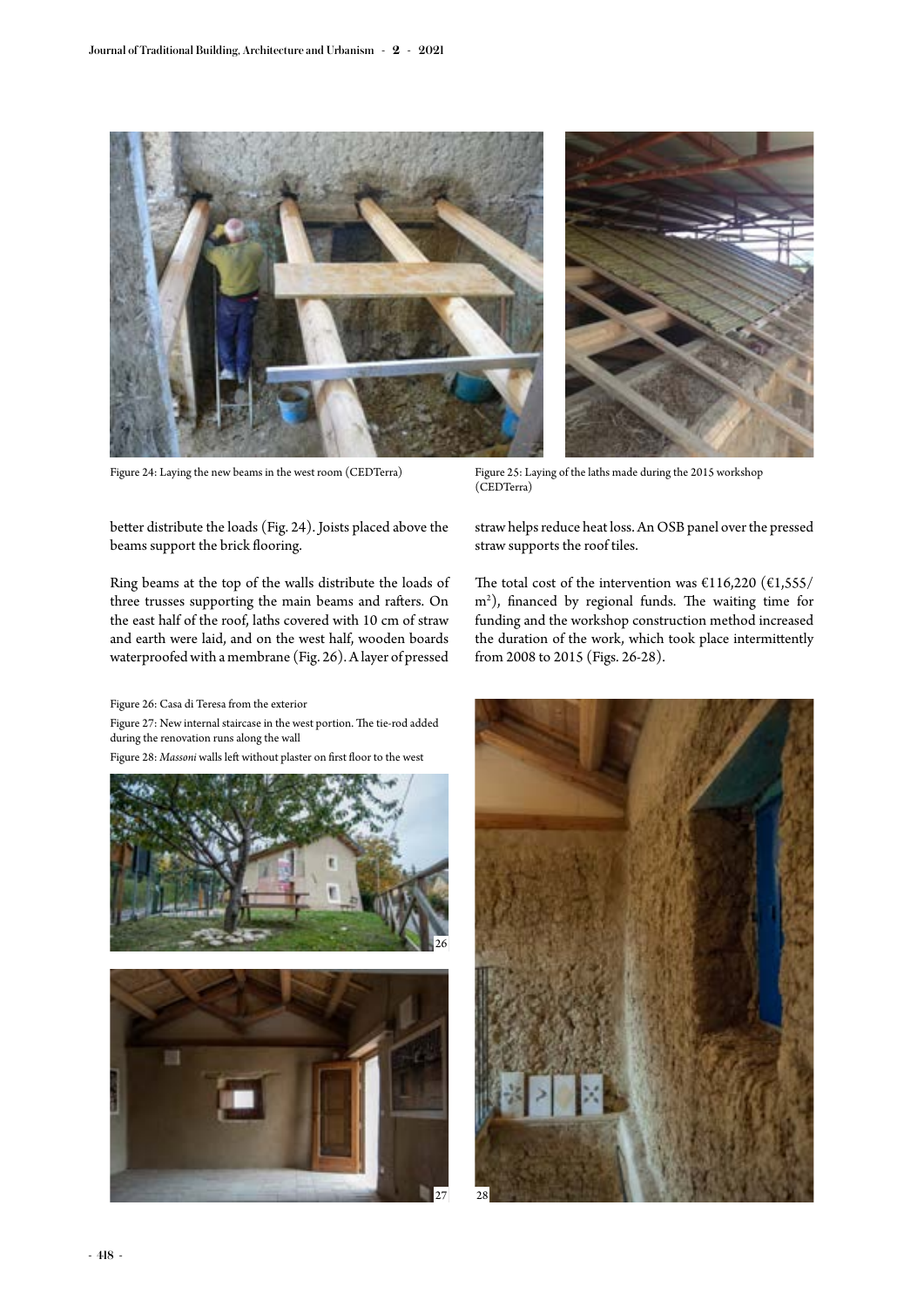## **Discussion**

Stimulated by the exhibitions *Des architectures de terre*  (Centre Pompidou, Paris, 1982) and *Case di terra. Memoria*  e realtà,<sup>6</sup> since the 1990s there have been numerous local, regional and national initiatives involving earthen practitioners, academics, craftspeople and local authorities. In 1990 the Arch.Terra association was founded in Cagliari; in 1992 CEDTerra was established in Casalincontrada, coordinated by the Terrae-Onlus Association since 2000; in 1997 LabTerra was set up at the Cagliari University School of Architecture; in 2001 the Associazione Nazionale Città della Terra Cruda was founded, and it now encompasses forty municipalities in Sardinia, Abruzzo, Marche, Basilicata and Piedmont.

The Sardinia regional authorities have incorporated the experiences accumulated in recent years into manuals for the recovery and restoration of vernacular architecture, forming a body of rules and good practice liable to support local authorities (Sanna and Atzeni 2009; and Achenza 2009).

Numerous initiatives have also been launched in the Abruzzo academic community to disseminate good practices for work on earthen buildings (Forlani 2005).

The rehabilitations of Casa Fenu and Casa di Teresa were therefore part of a much wider picture, in a very active period in political and legislative terms. This section aims to portray these examples in context in order to understand the various factors that led to these restorations, and to evaluate their effects.

Villamassargia was the first Sardinian town to experiment with citizen consultation and participation in the drafting of its municipal urban plan7 of 2004 (updated in 2014), thanks to collaboration between the municipality, technicians and a multidisciplinary team of researchers, architects, and planners. One aim of the participatory approach was to generate awareness about the town's heritage value. With the mapping of abandoned buildings, it also showed that renovation could help meet housing needs without the provision of new buildings.

The Detailed Plan for the Historic Center (2003, updated in 2008) put further emphasis on the importance of Villamassargia as one of the few towns surviving the 14thand 15th-century destructions during the Aragonese domination of Sardinia (Medda 2008). Awareness of this could stimulate the preservation and recovery of traditional heritage, which represents about 79% of buildings, and enhance the identity of the historic center. Specific regulations were adopted to guide interventions.

Concurrently, grants were allocated by the regional authorities for rehabilitation work in historic city centers.8 Through an Integrated Historic Center Program (based

on Regional Law no. 29/98), public and private "diffuse maintenance" interventions were made (Pusceddu 2021).

The project to restore Casa di Teresa was also part of a process that has been going on for a number of years in Casalincontrada and the Abruzzo region.

In 1997 the province of Chieti catalogued 322 earthen houses in 15 municipalities. In the same year the regional law entitled "Provisions for the recovery and enhancement of tholos huts and earthen houses" (L.R. no. 17/97) was passed, implementing protective actions. Four municipalities, among them Casalincontrada, started a program of Albergo Diffuso hotels in 1999.<sup>9</sup> In 2001, a regional law extended these incentives to earthen houses throughout the region, defining them as "historical testimony of the culture of Abruzzo" (Forlani 2011: 227).

As part of their top-down urban regeneration processes, the municipalities of Villamassargia and Casalincontrada saw a need to undertake the rehabilitation of traditional publicly owned buildings. Casa Fenu and Casa di Teresa were restored with the aim of providing good practice, a sort of real-life guideline to stimulate other bottom-up urban regeneration actions.

These tangible examples, as well as the efforts by the multidisciplinary team and the municipality to boost public awareness, did indeed contribute to the rehabilitation of 31 earthen buildings in Villamassargia in 2003-2015, and five in Casalincontrada in 2008-2019.

Such progress in a cultural context is slow but nevertheless significant, if we consider that raw-brick building heritage is almost exclusively in private hands in both regions.<sup>10</sup>

## **Conclusion**

The rehabilitation of traditional heritage is now a global trend. The European Union is calling for a "renovation wave" in public and private buildings (European Commission 2019), with large investment in the energy refurbishment of existing buildings. The need to focus more on renovation than on new construction is even greater in areas of demographic decline such as Abruzzo and Sardinia with a surplus of housing stock.

While regions and municipalities seem to encourage a mindful recovery of traditional heritage through preservation laws and supporting actions, this is not always accompanied by a positive response from communities. The design of an earthen building, in restoration and even more so in new construction, is exceptional and remains confined to local experiences, a niche technology linked mainly to the revival of tradition or informal uses.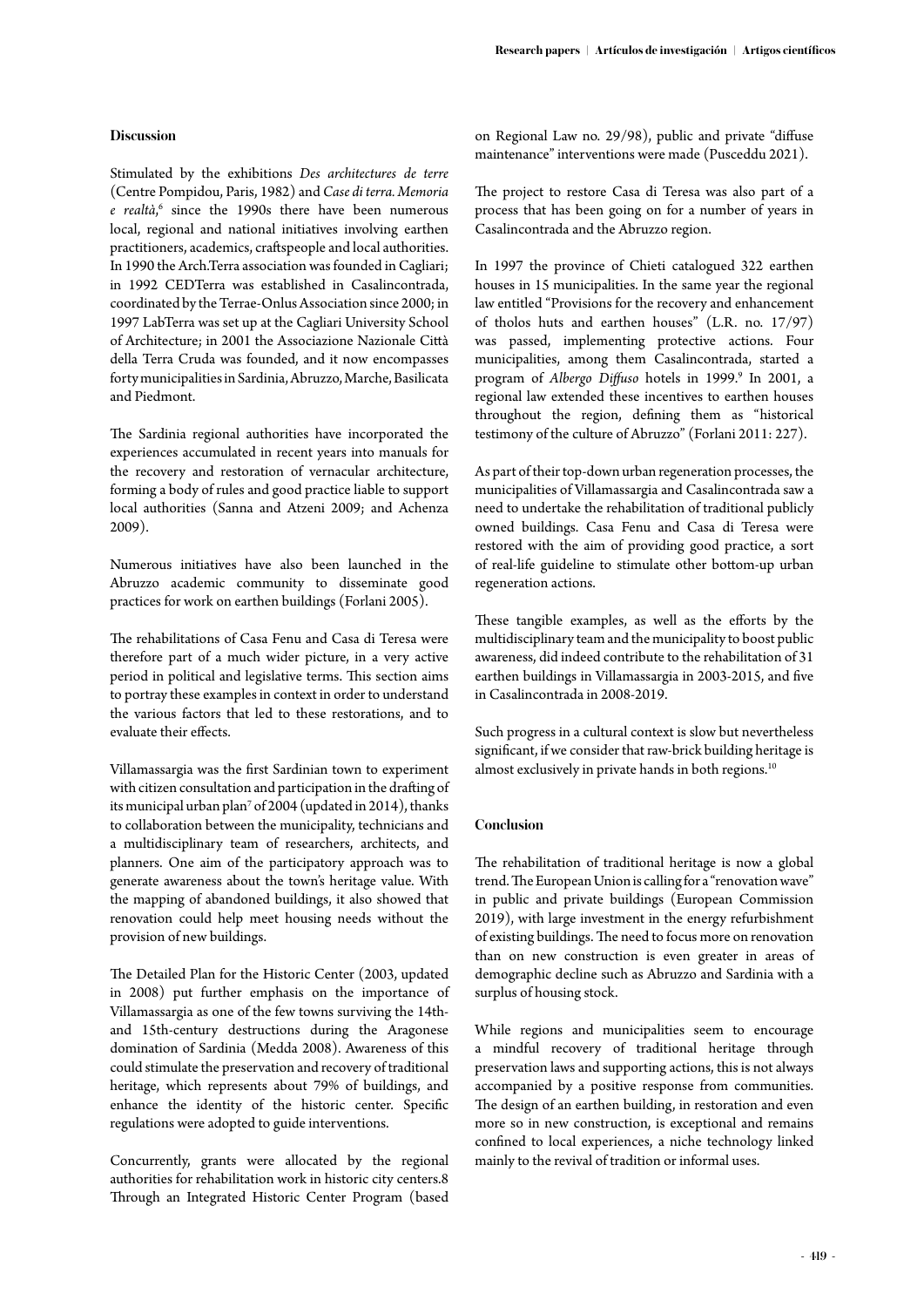The reasons for this are partly cultural: the fragmentation of the Italian cultural landscape results in inadequate cultural representation. A widespread awareness of the identity, historical, and architectural value of earthen buildings is still lacking. In this regard, Walter Secci reports a lack of appreciation of the value of *ladiri* buildings in Sardinia (Secci, interview). Gianfranco Conti notes that Abruzzo's earthen heritage still has a strong association with rural poverty (Conti, interview).

Changes in production traditions are another factor: Casa Fenu, for example, was built with exhausted agricultural soil used by farmers as building material; but the few remaining farms are now mechanized, soil is regenerated with chemical additives instead of lying fallow according to seasonal rhythms, and earth is no longer used for building houses because building materials are supplied industrially. The social set-up that used to be expressed through earthen architecture has disappeared or is on the way out (Germanà 2011: 37-38).

Meanwhile, there are technical and regulatory impediments: raw-earth materials are not acknowledged as load-bearing in the national building code (as opposed to in other countries<sup>11</sup>), and obtaining a construction permit for an earthen building involves a long and expensive ad-hoc process in a branch of the national ministry. Another factor is the high seismic risk in most of the country.<sup>12</sup>

The lack of standardized criteria for assessing the performance of finished materials and controlling the quality of design and construction is a problem for owners and clients, and discourages potential investors (Bollini 2005; Mecca 2015: 21). This also affects small manufacturers: there are scarcely any professional *ladiri* producers in Sardinia, despite a great effort made to encourage certified production (Achenza 2010; Achenza et al. 2013). Even more complicated is the situation in Abruzzo, where it is almost impossible to envisage a process that might standardize the construction of *massone* buildings. The lack of a market in certified materials, in turn, leads to difficulties in carrying out interventions, especially in public tenders.

Alongside this, there is a lack of local-tradition-specific skills and know-how: a generational shift led to the abandonment of these techniques, no longer part of mainstream Italian cultural and architectural discourse, and the consequent non-transfer of building know-how. The renovation of an earthen building requires both meticulous planning and careful site management (Achenza, interview). The lack of demand is therefore matched by a lack of supply.

So there is a need for cultural and regulatory tools to propagate the qualities of exemplary "exceptional" interventions such as Casa Fenu and Casa di Teresa to common practice, especially in Sardinia where *ladiri* buildings are widespread.

To overcome mistrust, cultural investments are needed (Forlani 2011: 228). Such strategies may be enriched by local actions with identity value, well placed to take advantage of local production networks and technical know-how (Magnaghi 2010: 95,193; Watson 2019: 399). In this regard, the involvement of representatives of local communities was fundamental in Casalincontrada: interviews were carried out (Conti 2016), local master builders were invited to meetings, and young masons and the community were involved in numerous workshops.

Retrieving earthen building techniques would also involve identifying strategies for using this material efficiently, so that its contemporary value is recognized (Houben and Van Damme 2019: 38-39; Heringer 2020: 16, 18; Jenkins 2000; Laureano 2013: 298). Taking the positive evolution of timber construction as a reference, a comprehensive strategy to encourage the use of earth would be beneficial, including a renewed interest from the research community and skills development in research institutes; training for designers, craftspeople, and builders; and dissemination of good practice through communication platforms, awards, and international exhibitions (Gauzin-Müller 2021).

Alongside this, it would be good to restore the figure of the "*homo faber*" (Sennett 2008), a status that the architects Ignazio Garau and Gianfranco Conti aspired to and perhaps attained. They are examples of militating intellectuals, to quote Walter Secci's interview, capable of translating their knowledge into both written documents and built objects with social and spatial benefits.

## **Dedication**

This article is dedicated to Ignazio, "A man of the earth, with the refined mind and curiosity of the intellectual, the firm hand of the artist – but also of the craftsman, who knows to touch and make things" (Pubusa 2018), who passed away a few months after our pleasant and stimulating meeting in his beloved Sardinia. Happy journey, Homo Faber. Thank you for your "act of courage", *maestro*.

#### **Interviews**

Ignazio Garau (30/5/2017-7/6/2017)

Gianfranco Conti (11-14/11/2017; 4/2/2021; 22/2/2021)

Walter Secci, vice-president of the Association City of Raw Earth and mayor of Villamassargia at the time Casa Fenu was restored (2/6/2017; 11/2/2021)

Maddalena Achenza, representative of ICOMOS-ISCEAH and director of LABterra (5/7/2017; 26/2/2021)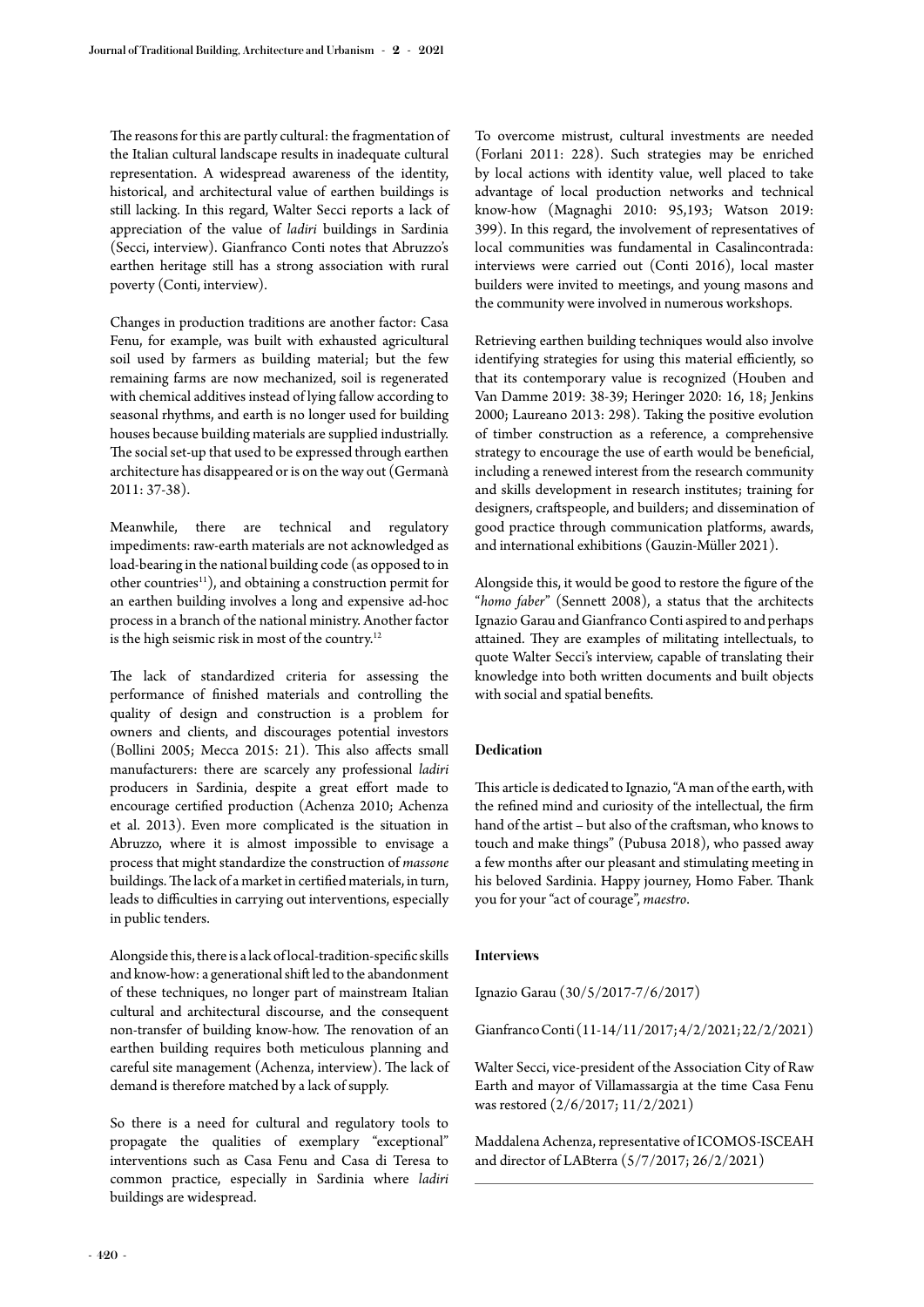<sup>1</sup> A Survey of Rural Houses in Italy, carried out in 1934 by the Central Statistical Office (Shepis 1935), recorded 7,074 houses built in *massone* in Abruzzo, 3,343 of them in the province of Chieti. The current census records 806 buildings, 322 of them in the province of Chieti (Perotti 1999, Conti 1999).

2 Garau was trained in earthen techniques from childhood on selfbuild sites and at seasonal workshops and on-site tile and brick kilns (Pubusa 2018). He engaged in urban, spatial and landscape planning, especially for the restoration of historic centers and villages in southern Sardinia. He was a member of the team that drew up the Villamassargia Municipality Urban Plan (2014) and the municipal building regulation (2015). Garau contributed to the creation of the Sardinian section of INU (the National Institute of Urban Planning). In Villamassargia he also supervised the restoration of the Church of Santa Maria della Neve.

3 Because of his dedication to earthen building, he is considered the guardian of the *massone*'s art: as president of the Terrae Association, he has coordinated the activities of the Permanent Documentation Center on Earthen Houses (CEDTerra) since 2000 and he promoted the 1997 census of earthen houses in the province of Chieti, subsequently extended to the entire Abruzzo region. The architects Stefania Giardinelli and Lucia Secondo also contributed to the rehabilitation of Casa Fenu.

4 The renovation of Casa Fenu could be included in the category "Major renovations and restorations in historic centers": according to a 2006 report, the construction cost threshold for this category is  $£1,530/m²$ (Consiglio dell'Ordine degli Ingegneri della Provincia di Grosseto 2006).

5 Cultural event promoted by the Municipality of Casalincontrada, organized every September since 1997.

 $6$  A 1985 exhibition held by the University of Chieti in collaboration with the Abruzzo region, linking the memory of earthen buildings in Abruzzo with those of Algeria, where earthen construction was still common. Currently viewable at the CEDTerra headquarters.

7 10% of the population was consulted in 2002 through a questionnaire. Besides a high level of appreciation for the town (88%) and a willingness to go on living there (64%), 71% of interviewees were also in favor of restoring the buildings in the historic center and preserving its heritage (*La nuova Sardegna* 2002).

8 Four grants were provided between 2003 and 2015. In early 2021, the Città della Terra Association appealed to the regional authorities for a new allocation of resources to restart the rehabilitation process; this would also reactivate the supply chain of bricks, tiles, lime, timber, and stone, with opportunities for economic development among entrepreneurs and specialist craftspeople as well as helping revitalize the historic centers of southern Sardinia (Pusceddu 2021).

9 Of the 27 planned restorations (including 13 abandoned earthen buildings), six have been carried out, of which two are not yet accessible. <sup>10</sup> In Sardinia more than 90% of the 25,000 earthen buildings are privately owned (Pusceddu 2021).

 $^{\rm 11}$  The first attempts to call for the establishment of technical standards for earthen buildings in Italy were in 2002, later included in the proposed bill of 2009 (Lion 2005), which also calls for a census and monitoring of earthen heritage, definition of the geographical areas where such building is possible, and the release of funds and incentives (http://casediterra. com/proposta-legge-schirru). Currently it is proposed that Italy may make use of an existing regulation, such as the German *Lehmbau Regeln*  (for regulations in other countries, see Achenza 2017).

<sup>12</sup> Following the 2003 Seismic Standards, criteria for a new nationwide seismic classification were established. The process of restoring Casa Fenu was facilitated by the fact that at the time the project was approved, Sardinia was in the lowest-risk seismic zone. The situation is quite different in Abruzzo, 33% of which is classified in the highest-risk seismic area, while Casalincontrada is classified as medium-risk.

#### **References | Referencias | Referências**

- Achenza, Maddalena. 2009. La casa Fenu a Villamassargia. In Achenza, Maddalena; and Sanna, Ulrico (eds.), *Il manuale tematico della terra cruda, Caratteri, Tecnologie e Buone pratiche*, 86-91. Rome: DEI.
- Achenza, Maddalena. 2010. Trasmissione delle conoscenze e insegnamento del know how. In Galdieri, Eugenio (ed.), *Scritti sulla terra*, 128-134. Saonara: Il Prato.
- Achenza, Maddalena; and Meloni, Alessia (eds.). 2013. *Standard di riferimento per la preparazione e la messa in opera dei mattoni in terra cruda*. Rome: Progetto Cluster P.RE.MURA.
- Achenza, Maddalena; and Chiri, Gianmarco. 2017. Imparare dal passato: costruzioni in terra in zona sismica. In: Bernardini, Gabriele; and Di Giuseppe, Elisa (eds.), *Colloqui.AT.e 2017. Demolition or Reconstruction?*, 228-240. Monfalcone: EdicomEdizioni.
- Albanesi, Dante. 2012. Gianfranco Conti, architetto. Talenti e Territori. *ScannoNaturaDoc*, documentary television series. https://www. youtube.com/watch?v=tlbbhynd7d0 (consulted on 13/5/2021)
- Baldacci, Osvaldo. 1958. L'ambiente geografico delle case in terra in Italia. *Rivista geografica italiana*, 65. Firenze: La Nuova Italia.
- Bertagnin, Mauro. 1999. *Architetture in terra cruda in Italia. Tipologie, tecnologie e culture costruttive.* Monfalcone: Edicom Edizioni.
- Bocci, Martina. 2018. *A view of earth architecture between Europe and Brazil*. Master thesis of Architecture for Sustainability Design. Torino: Politecnico di Torino. https://didattica.polito.it/laurea\_magistrale/ architettura\_progetto\_sostenibile/en/presentation (consulted on 15/2/2021).
- Bollini, Gaia. 2005. Dalla tutela alla nuova costruzione: la realtà normativa nazionale. In Bollini, Gaia (ed.), *Atti del convegno Costruire in terra cruda oggi*, 119-120. Monfalcone: Edicom Edizioni.
- Conti, Gianfranco; Di Chiacchio, Antonio; Cicchetti, Maria; Fiadone, Franco; Gentile, Pierluigi; Morandi, Maurizio; and Forlani, Maria Cristina. 1999. *Terra cruda. Insediamenti in provincia di Chieti.* Penne: Cogestre Edizioni.
- Conti, Gianfranco. 2004. Le case di terra: orgoglio e pregiudizio. In Conti, Gianfranco (ed.), *Antologia della Terra Cruda. 1997-2004. Viaggio nella Terra Cruda in Italia*, 23-37. Villamagna: Tinari.
- Conti, Gianfranco. 2008. Laboratorio Terra. Sistema espositivo e informativo sulla tecnica tradizionale del massone in terra cruda. Relazione del progetto esecutivo. Casalincontrada.
- Conti, Gianfranco. 2016. Il racconto della casa di Teresa. *CEDTerra*. https://www.facebook.com/58109899746/ videos/10155818524414747/ (consulted on 13/5/2021)
- European Commission. 2019. *The European Green Deal.* Brussels. https://ec.europa.eu/info/strategy/priorities-2019-2024/europeangreen-deal\_it (consulted on 15/2/2021).
- Forlani, Maria Cristina. 2005. *Report sulle attività di ricerca di Fase I: Vulnerabilità dell'involucro delle costruzioni in crudo, criteri di valutazione del rischio nel progetto di conservazione: caso-studio sul patrimonio abruzzese*. Pescara. http://www.taed.unifi.it/eah-management/main/ seminario16\_05\_06/I%20report%20Prin%202005.pdf (consulted on 10/5/2021).
- Forlani, Maria Cristina. 2011. Conservation strategies of Abruzzo's historical and cultural heritage. In Mecca, Saverio (ed.), *Earth/Lands. Earthen Architecture of Southern Italy*, 227-245. Pisa: ETS.
- Garau, Ignazio. 2003. Comune di Villamassargia progetto di recupero e di ristrutturazione di un edificio "tradizionale" da destinare alla biblioteca, uffici comunali, spazi informagiovani e attività culturali. Relazione tecnica illustrativa. Villamassargia.
- Garau, Ignazio. 2004. Stato dell'arte dell'architettura in terra cruda in Sardegna. In Conti, Gianfranco (ed.), *Antologia della Terra Cruda.*